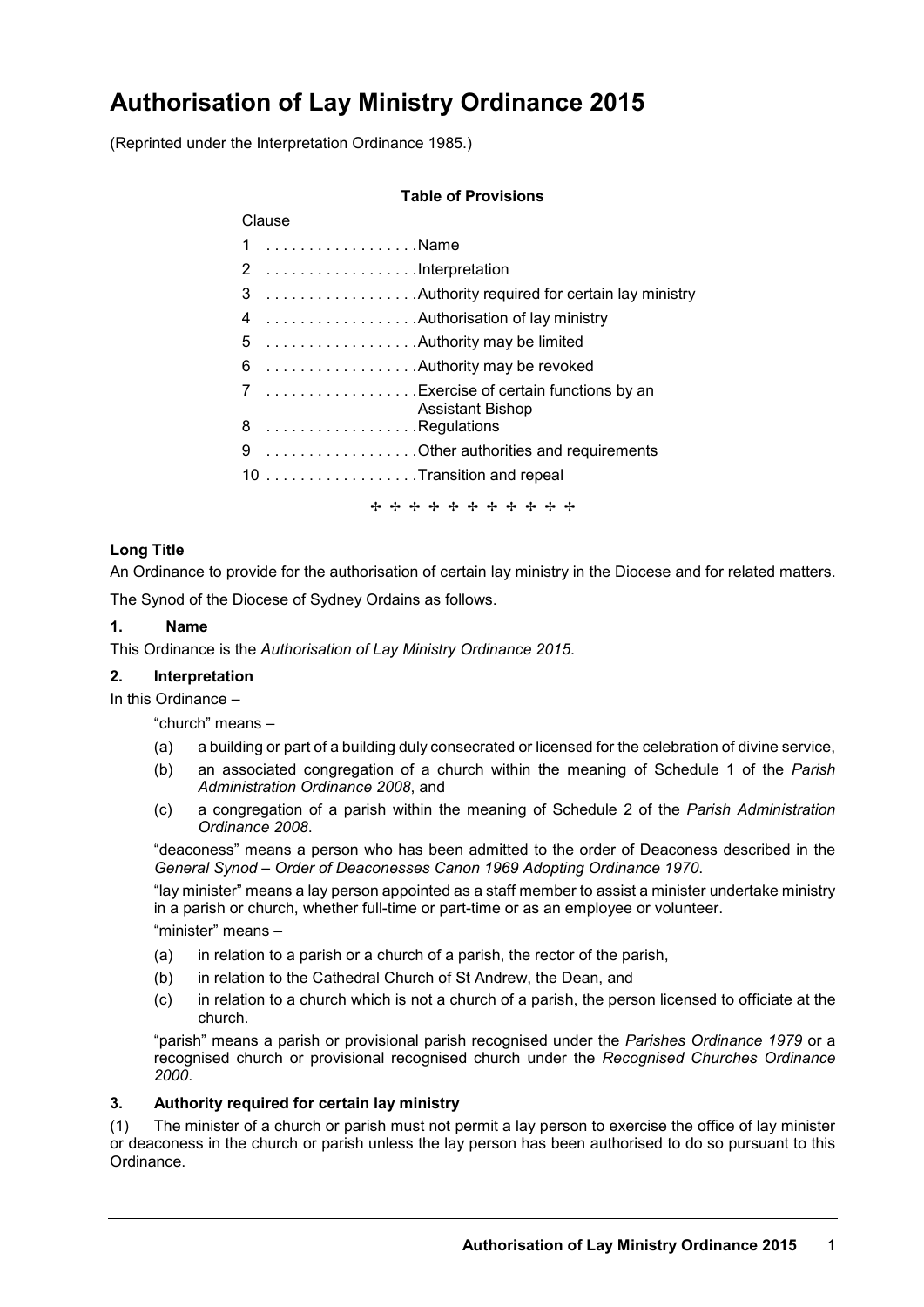- (2) The minister of a church must not permit a lay person (including a lay minister or deaconess) to  $-$ 
	- (a) deliver sermons on a regular basis in the church,
	- (b) administer baptisms in the church, or
	- (c) conduct funerals in the church,

unless the lay person has been authorised to do so pursuant to this Ordinance.

#### **4. Authorisation of lay ministry**

(1) The Archbishop may, by authority issued to a lay person, authorise the lay person to exercise the office of lay minister or deaconess in any church or parish.

- (2) The Archbishop may authorise a lay person (including a lay minister or deaconess)
	- (a) to undertake, at the request of the minister, one or more of the following ministries in any church –
		- (i) conduct services of public worship,
		- (ii) administer baptisms,
		- (iii) conduct funerals,
		- (iv) deliver sermons, and
		- (v) give expositions on the aims, functions and needs of an organisation, and
	- (b) to perform, under the oversight of the minister, pastoral duties in any parish,

as specified in an authority issued to the lay person.

#### **5. Authority may be limited**

An authority issued pursuant to this Ordinance –

- (a) may be limited to a church or to the churches named in the authority or to the parish or parishes named in the authority or may apply to the whole of the Diocese or to any part of the Diocese specified in the authority, and
- (b) may be issued subject to any conditions which are specified in the authority.

#### **6. Authority may be revoked**

An authority issued pursuant to this Ordinance may be revoked at any time by the Archbishop.

#### **7. Exercise of certain functions by an Assistant Bishop**

The functions under clauses 4 and 5 may be exercised by an Assistant Bishop on behalf of the Archbishop.

#### **8. Regulations**

The Archbishop-in-Council may make regulations from time to time concerning –

- (a) the qualifications which a person must possess and the conditions which a person must satisfy before an authority may be issued to that person pursuant to this Ordinance, or
- (b) the manner in which any authority issued pursuant to this Ordinance is to be given and exercised.

#### **9. Other authorities and requirements**

- (1) Nothing in this Ordinance affects any
	- (a) authority issued pursuant to the *General Synod – Lay Assistants at Holy Communion Canon 1973 Adopting Ordinance 1973*, or
	- (b) requirement in relation to the licensing of deaconesses under the *General Synod – Order of Deaconesses Canon 1969 Adopting Ordinance 1970*.

(2) This Ordinance does not apply to the ministry exercised by a lay person as a Chaplain or Assistant Chaplain of a school.

#### **10. Transition and repeal**

(1) A lay person who, immediately before the commencement of this Ordinance, holds an authority issued under the *Deaconesses, Readers and Other Lay Persons Ordinance 1981* continues to hold that authority subject to the terms and conditions on which it was issued and may continue to do any of the things which the person has been authorised to do in that authority. Such an authority is taken to have been issued pursuant to this Ordinance.

(2) Subject to subclause (1), the *Deaconesses, Readers and Other Lay Persons Ordinance 1981* is repealed.